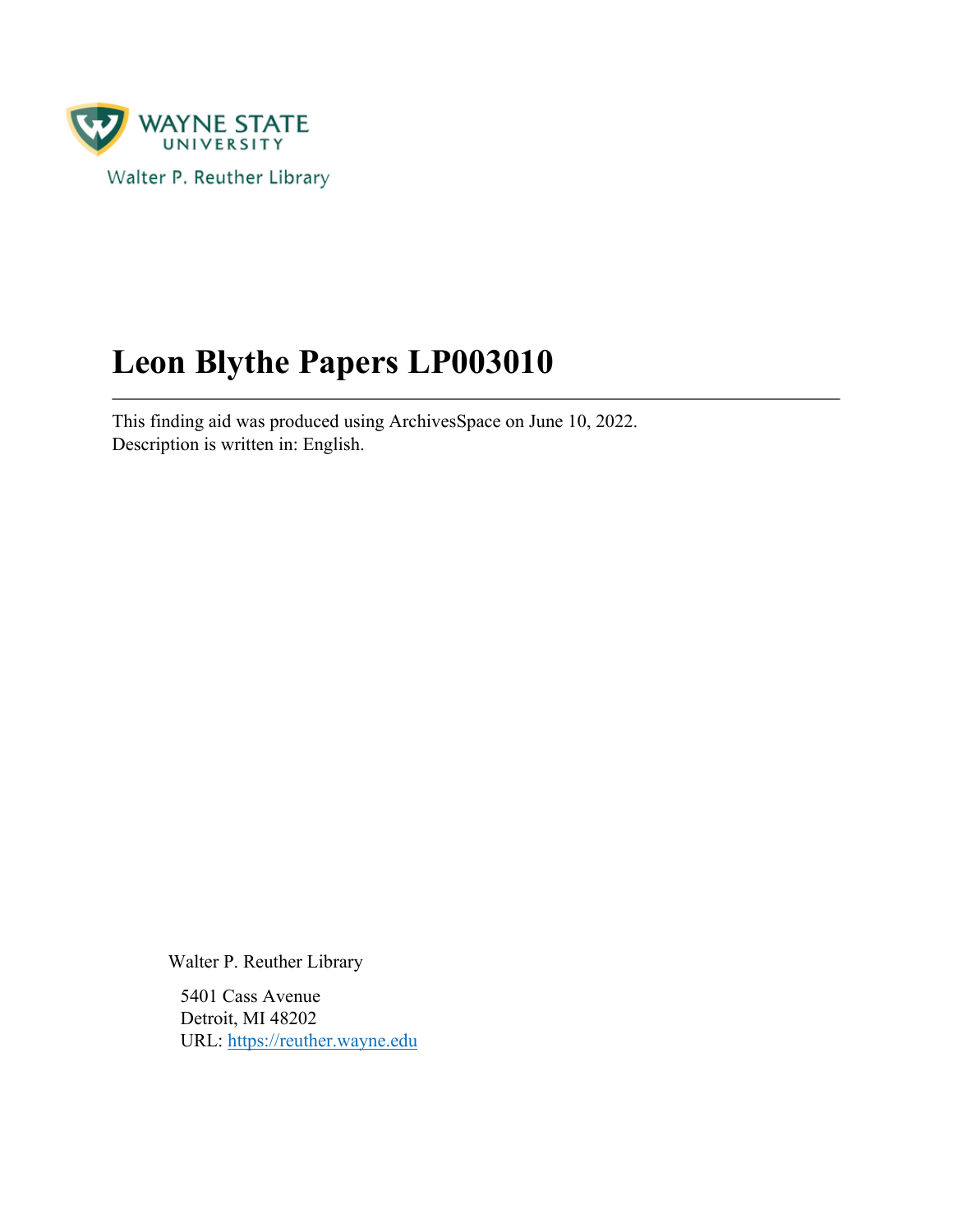# <span id="page-1-0"></span>**Table of Contents**

| Summary Information        |  |
|----------------------------|--|
| Administrative Information |  |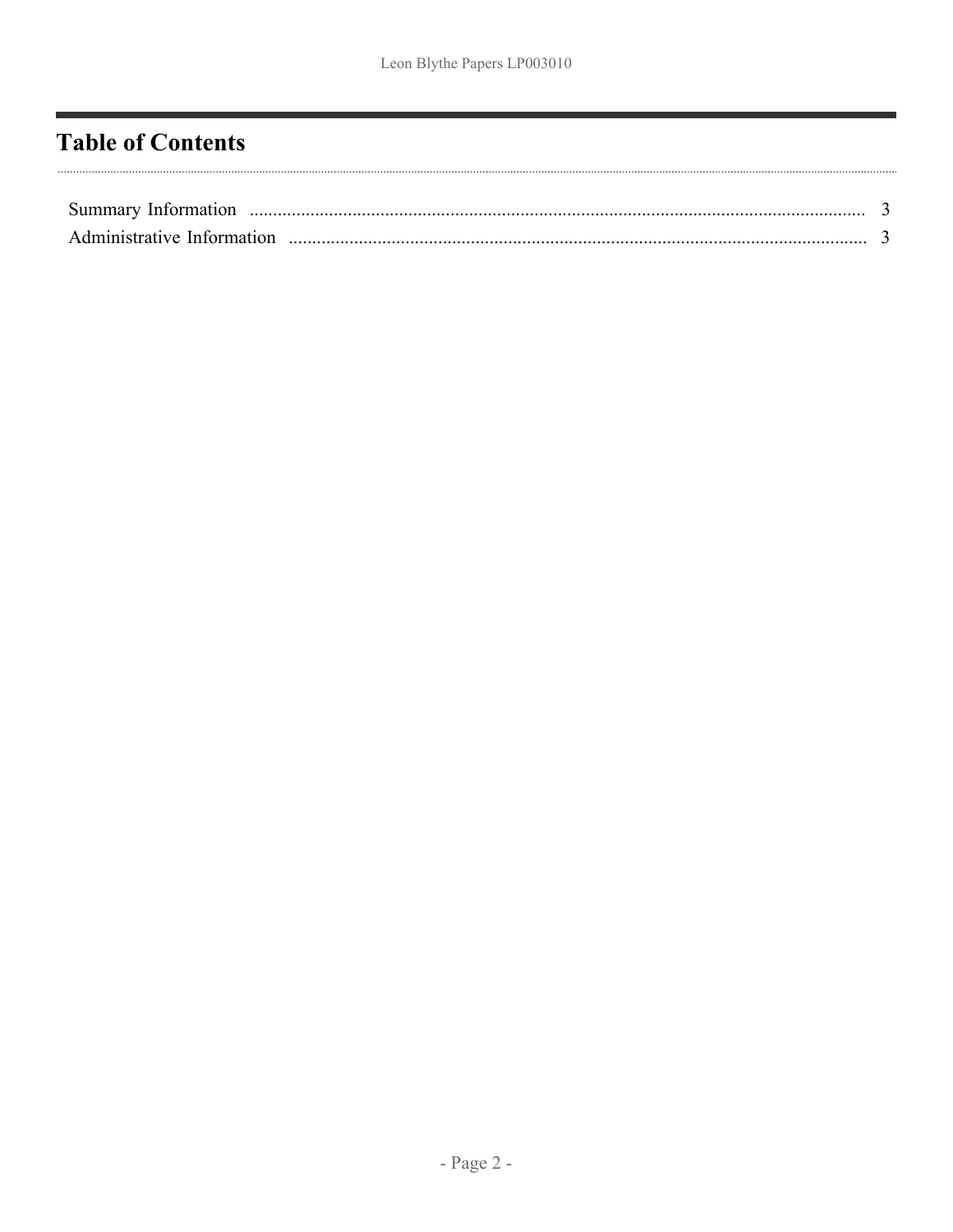# <span id="page-2-0"></span>**Summary Information**

| <b>Repository:</b>                  | Walter P. Reuther Library                                                                                                                                              |
|-------------------------------------|------------------------------------------------------------------------------------------------------------------------------------------------------------------------|
| <b>Creator:</b>                     | Blythe, Leon                                                                                                                                                           |
| Title:                              | Leon Blythe Papers                                                                                                                                                     |
| ID:                                 | LP003010                                                                                                                                                               |
| Date [inclusive]:                   | 1923-1926, 2020                                                                                                                                                        |
| <b>Physical Description:</b>        | .25 Linear Feet 1 half MB                                                                                                                                              |
| Language of the<br><b>Material:</b> | English.                                                                                                                                                               |
| Abstract:                           | Daybooks of Leon Blythe, an autoworker in Detroit, from 1923-1926.<br>ALso include published family history, Blythe Spirits: A Family<br>History, by Robert W. Blythe. |
| <b>Preferred Citation</b>           |                                                                                                                                                                        |

"Leon Blythe Papers, Box [#], Folder [#], Walter P. Reuther Library, Archives of Labor and Urban Affairs, Wayne State University"

**^** [Return to Table of Contents](#page-1-0)

## <span id="page-2-1"></span>**Administrative Information**

#### **Publication Statement**

Walter P. Reuther Library

5401 Cass Avenue Detroit, MI 48202 URL:<https://reuther.wayne.edu>

## **Conditions Governing Access**

Collection is open for research.